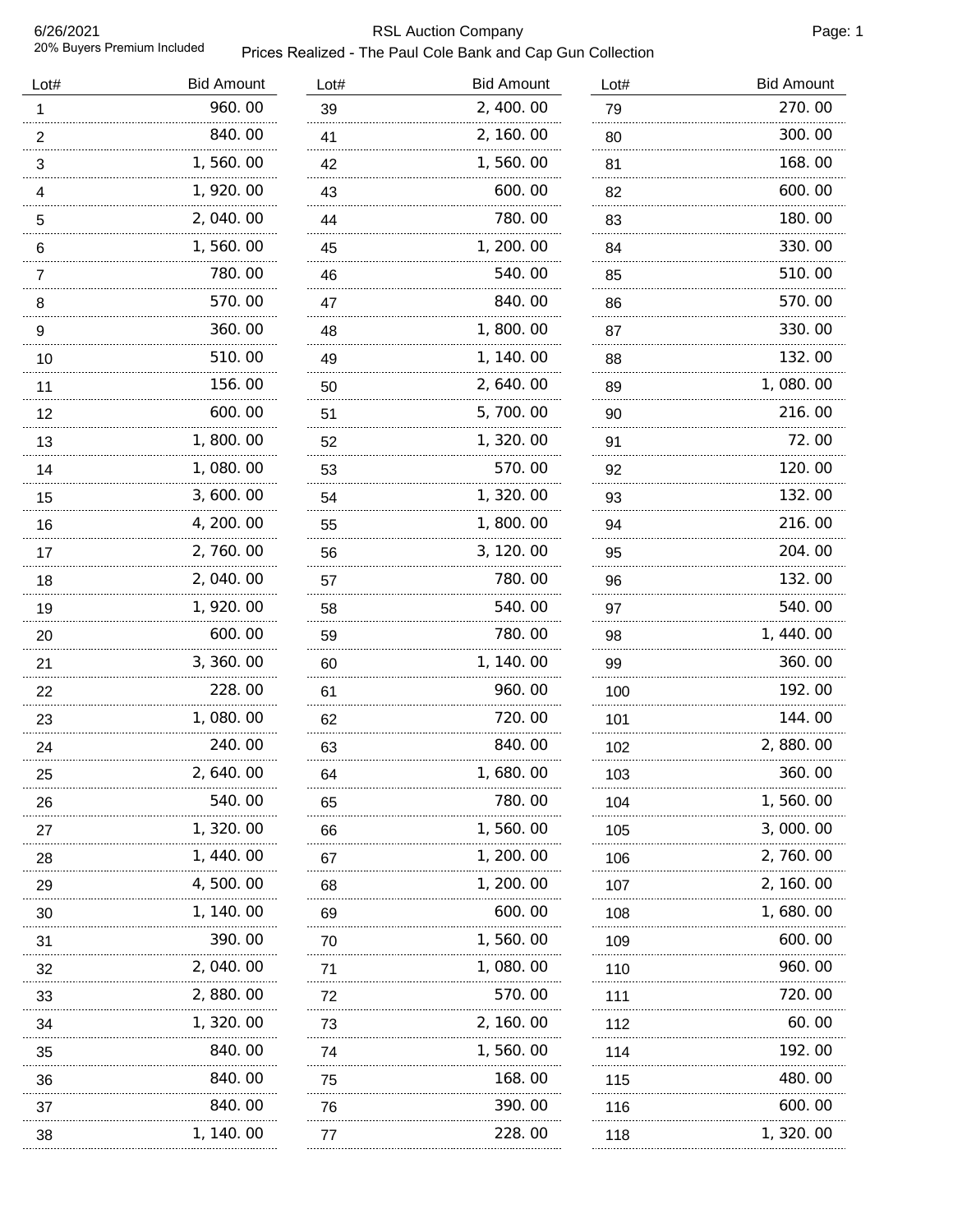## RSL Auction Company **Page: 2** Page: 2 Prices Realized - The Paul Cole Bank and Cap Gun Collection

| Lot# | <b>Bid Amount</b> | Lot#     | <b>Bid Amount</b> | Lot#     | <b>Bid Amount</b> |
|------|-------------------|----------|-------------------|----------|-------------------|
| 119  | 570.00            | 158      | 390.00            | 198      | 360.00            |
| 120  | 780.00            | 159      | 390.00            | 199      | 300.00            |
| 121  | 2, 400.00         | 160<br>. | 390.00            | 200<br>. | 330.00            |
| 122  | 1, 140.00         | 161      | 660.00            | 201      | 240.00            |
| 123  | 540.00            | 162<br>. | 540.00            | 202      | 1,560.00          |
| 125  | 960.00            | 163      | 660.00            | 203      | 390.00            |
| 126  | 570.00            | 164      | 1, 200. 00        | 204      | 3, 240.00         |
| 127  | 1,440.00          | 165      | 4,500.00          | 205      | 720.00            |
| 128  | 780.00            | 167      | 3, 360.00         | 207      | 450.00            |
| 129  | 600.00            | 168      | 1,680.00          | 208      | 360.00            |
| 130  | 900.00            | 169      | 84.00             | 209      | 780.00            |
| 131  | 3,000.00          | 170      | 3,000.00          | 210      | 450.00            |
| 132  | 4,800.00          | 171      | 132.00            | 212      | 480.00            |
| 133  | 420.00            | 172      | 360.00            | 213      | 900.00            |
| 134  | 1,560.00          | 173      | 3, 120.00         | 214      | 960.00            |
| 135  | 1, 200. 00        | 174      | 900.00            | 215      | 420.00            |
| 136  | 600.00            | 175      | 2, 160.00         | 216      | 390.00            |
| 137  | 2, 160.00         | 176      | 660.00            | 217      | 120.00            |
| 138  | 2, 160.00         | 177      | 570.00            | 218      | 540.00            |
| 139  | 4,800.00          | 178      | 360.00            | 219      | 420.00            |
| 140  | 4, 200. 00        | 179      | 108.00            | 220      | 2, 400.00         |
| 141  | 3, 900. 00        | 180      | 120.00            | 221      | 1, 920.00         |
| 142  | 4, 200. 00        | 181      | 156.00            | 222      | 1, 200. 00        |
| 143  | 120.00            | 182      | 420.00            | 223      | 780.00            |
| 144  | 300.00            | 183      | 390.00            | 224      | 7,800.00          |
| 145  | 270.00            | 184      | 8, 400. 00        | 225      | 420.00            |
| 146  | 72.00             | 185      | 840.00            | 226      | 300.00            |
| 147  | 120.00            | 186      | 120.00            | 227      | 4,500.00          |
| 148  | 144.00            | 187      | 840.00            | 228      | 600.00            |
| 149  | 300.00            | 188      | 450.00            | 229      | 2, 040. 00        |
| 150  | 120.00            | 189      | 390.00            | 230      | 4, 200. 00        |
| 151  | 450.00            | 190      | 1,680.00          | 231      | 2,760.00          |
| 152  | 420.00            | 191      | 660.00            | 232      | 450.00            |
| 153  | 360.00            | 192      | 1, 440. 00        | 233      | 228.00            |
| 154  | 390.00            | 193      | 3, 240.00         | 234      | 5, 400. 00        |
| 155  | 300.00            | 194      | 2,520.00          | 235      | 2, 520.00         |
| 156  | 168.00            | 196      | 144.00            | 236      | 132.00            |
| 157  | 168.00            | 197      | 156.00            | 237      | 330.00            |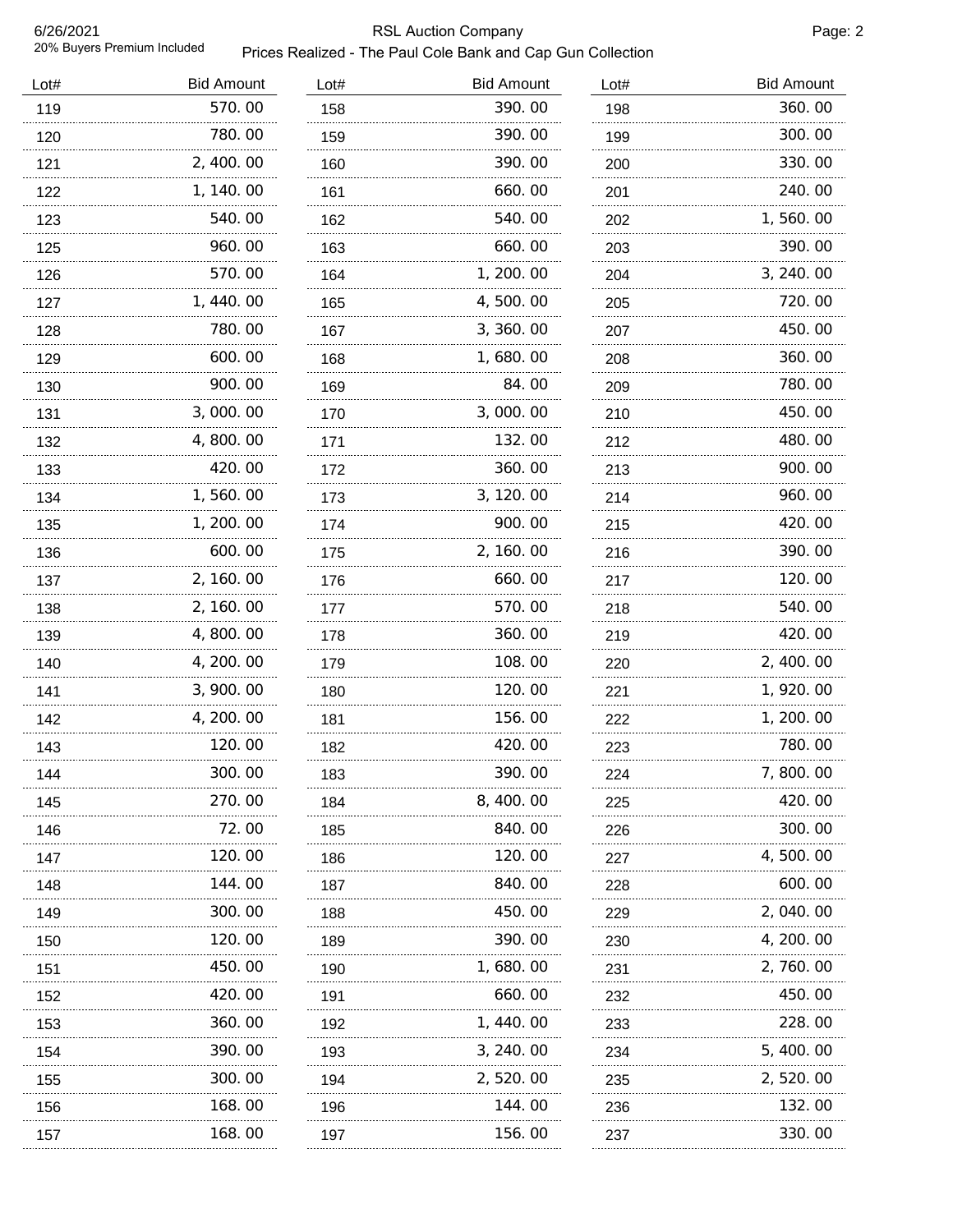# RSL Auction Company **Page: 3** Prices Realized - The Paul Cole Bank and Cap Gun Collection

| Lot# | <b>Bid Amount</b> | Lot# | <b>Bid Amount</b> | Lot# | <b>Bid Amount</b> |
|------|-------------------|------|-------------------|------|-------------------|
| 238  | 120.00            | 276  | 660.00            | 316  | 780.00            |
| 239  | 480.00            | 277  | 5, 400.00         | 317  | 1, 320.00         |
| 240  | 264.00            | 278  | 120.00            | 318  | 2, 400.00         |
| 241  | 900.00            | 279  | 1,020.00          | 319  | 240.00            |
| 242  | 144.00            | 280  | 132.00            | 320  | 1, 140.00         |
| 243  | 840.00            | 281  | 180.00            | 321  | 840.00            |
| 244  | 420.00            | 282  | 240.00            | 322  | 204.00            |
| 245  | 840.00            | 283  | 180.00            | 323  | 960.00            |
| 246  | 720.00            | 284  | 660.00            | 324  | 168.00            |
| 247  | 108.00            | 285  | 450.00            | 325  | 168.00            |
| 248  | 1, 140.00         | 287  | 540.00            | 326  | 600.00            |
| 249  | 510.00            | 288  | 660.00            | 327  | 216.00            |
| 250  | 360.00            | 289  | 1, 200.00         | 328  | 660.00            |
| 251  | 300.00            | 290  | 270.00            | 329  | 1, 140. 00        |
| 252  | 2, 640.00         | 291  | 450.00            | 330  | 4, 800. 00        |
| 253  | 540.00            | 292  | 420.00            | 331  | 1,560.00          |
| 254  | 270.00            | 293  | 390.00            | 332  | 2, 640.00         |
| 255  | 192.00            | 294  | 1,020.00          | 333  | 900.00            |
| 256  | 84.00             | 295  | 960.00            | 334  | 2, 040.00         |
| 257  | 360.00            | 296  | 180.00            | 335  | 600.00            |
| 258  | 168.00            | 297  | 1, 920.00         | 336  | 7, 200. 00        |
| 259  | 360.00            | 298  | 240.00            | 337  | 660.00            |
| 260  | 510.00            | 299  | 180.00            | 338  | 2,520.00          |
| 261  | 1, 140. 00        | 300  | 120.00            | 339  | 6,000.00          |
| 262  | 270.00            | 301  | 600. OO           | 340  | 1, 920. 00        |
| 263  | 1, 320. 00        | 302  | 216.00            | 341  | 450.00            |
| 264  | 660.00            | 303  | 420.00            | 342  | 600.00            |
| 265  | 1, 080. 00        | 304  | 480.00            | 343  | 2, 160. 00        |
| 266  | 1, 200. 00        | 306  | 1,080.00          | 344  | 3,000.00          |
| 267  | 510.00            | 307  | 510.00            | 345  | 9,600.00          |
| 268  | 450.00            | 308  | 780.00            | 346  | 1, 440.00         |
| 269  | 900.00            | 309  | 3,000.00          | 347  | 780.00            |
| 270  | 1, 200. 00        | 310  | 132.00            | 348  | 2,040.00          |
| 271  | 1, 920.00         | 311  | 660.00            | 349  | 300.00            |
| 272  | 840.00            | 312  | 228.00            | 350  | 2, 640.00         |
| 273  | 6, 600. 00        | 313  | 240.00            | 351  | 1,560.00          |
| 274  | 2,760.00          | 314  | 720.00            | 352  | 7, 200. 00        |
| 275  | 1,560.00          | 315  | 480.00            | 353  | 6,600.00          |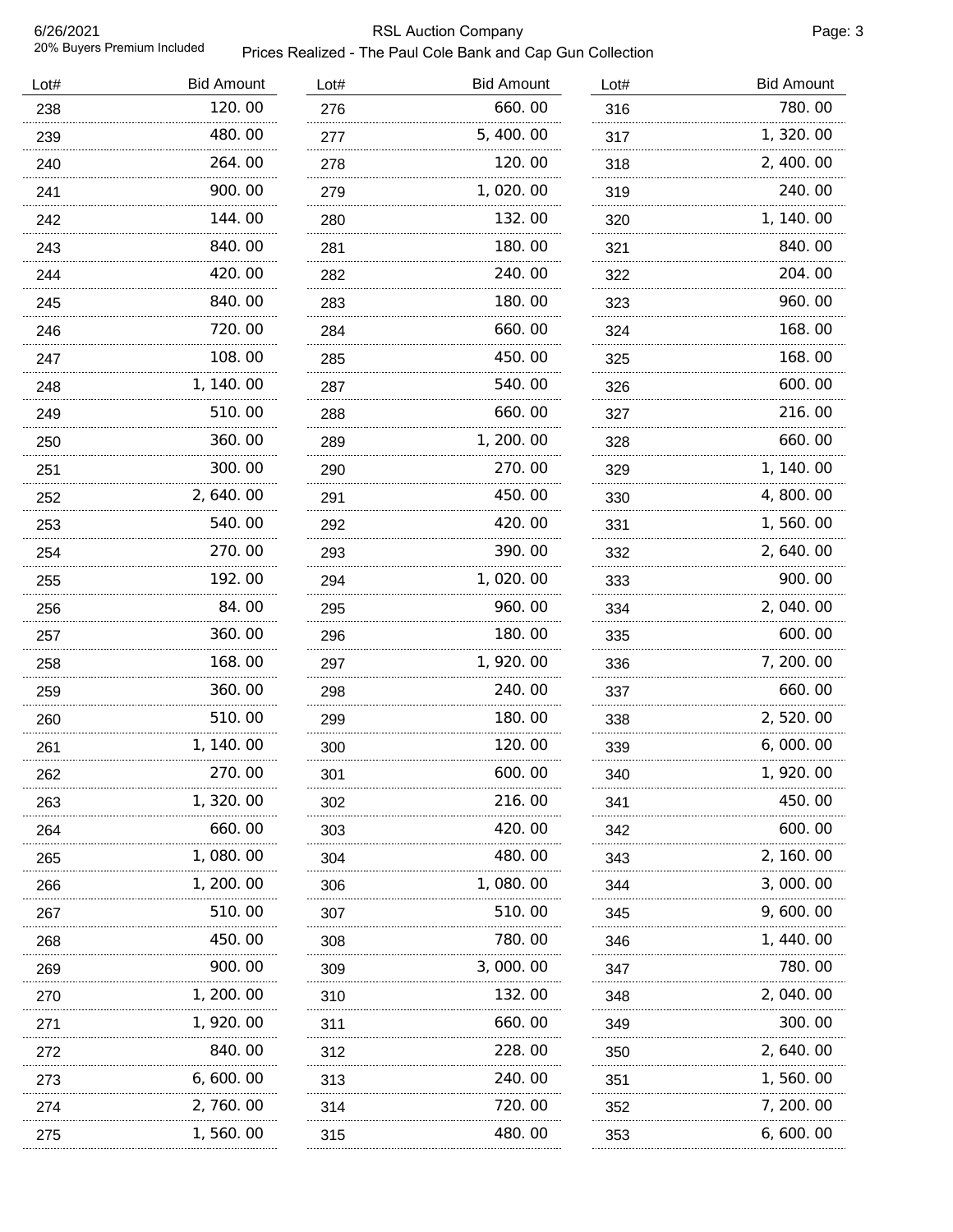6/26/2021 20% Buyers Premium Included

# RSL Auction Company **Page: 4** Page: 4 Prices Realized - The Paul Cole Bank and Cap Gun Collection

| Lot# | <b>Bid Amount</b> | Lot# | <b>Bid Amount</b> | Lot# | <b>Bid Amount</b> |
|------|-------------------|------|-------------------|------|-------------------|
| 354  | 3, 120.00         | 395  | 3,600.00          | 435  | 5, 400.00         |
| 355  | 510.00            | 396  | 8, 400.00         | 436  | 390.00            |
| 356  | 720.00            | 397  | 2, 160.00         | 437  | 1,560.00          |
| 357  | 1,020.00          | 398  | 5, 400.00         | 438  | 480.00            |
| 358  | 510.00            | 399  | 900.00            | 439  | 570.00            |
| 359  | 480.00            | 400  | 5, 400.00         | 440  | 270.00            |
| 360  | 270.00            | 401  | 2,880.00          | 442  | 3, 480.00         |
| 362  | 330.00            | 402  | 12,000.00         | 443  | 900.00            |
| 363  | 204.00            | 403  | 9,600.00          | 445  | 3, 120.00         |
| 364  | 180.00            | 404  | 5,700.00          | 446  | 2, 040.00         |
| 365  | 660.00            | 405  | 11, 400. 00       | 447  | 1, 320.00         |
| 366  | 300.00            | 406  | 11, 400. 00       | 448  | 1,560.00          |
| 368  | 204.00            | 407  | 120.00            | 449  | 1,560.00          |
| 369  | 660.00            | 408  | 1, 440.00         | 450  | 1, 800. 00        |
| 370  | 2,040.00          | 409  | 450.00            | 451  | 270.00            |
| 371  | 1, 200. 00        | 410  | 270.00            | 452  | 1, 200. 00        |
| 372  | 3, 120.00         | 412  | 510.00            | 453  | 3, 120.00         |
| 373  | 5, 400.00         | 413  | 480.00            | 454  | 1, 140. 00        |
| 374  | 2,760.00          | 414  | 450.00            | 455  | 2, 160.00         |
| 375  | 4,500.00          | 415  | 1,080.00          | 456  | 21, 600. 00       |
| 376  | 540.00            | 416  | 270.00            | 457  | 900.00            |
| 378  | 2,520.00          | 417  | 300.00            | 458  | 3, 360.00         |
| 379  | 4,800.00          | 418  | 1,560.00          | 459  | 5, 100. 00        |
| 380  | 2, 640. 00        | 419  | 2, 280.00         | 460  | 2,880.00          |
| 381  | 5, 100. 00        | 420  | 330. OO           | 461  | 7, 800. 00        |
| 382  | 3,600.00          | 421  | 420.00            | 462  | 7, 200. 00        |
| 383  | 3, 240.00         | 422  | 1,080.00          | 463  | 4, 500. 00        |
| 384  | 1, 800. 00        | 423  | 330.00            | 464  | 1, 920.00         |
| 385  | 2, 160. 00        | 425  | 2, 280. 00        | 465  | 2, 400, 00        |
| 386  | 11, 400. 00       | 426  | 1, 440. 00        | 466  | 1, 440. 00        |
| 387  | 3, 240.00         | 427  | 450.00            | 467  | 4, 500. 00        |
| 388  | 3, 600. 00        | 428  | 5, 700. 00        | 468  | 900.00            |
| 389  | 2, 640. 00        | 429  | 2, 520.00         | 469  | 3,000.00          |
| 390  | 5, 100. 00        | 430  | 1, 440. 00        | 470  | 960.00            |
| 391  | 3, 120, 00        | 431  | 2, 280.00         | 471  | 600.00            |
| 392  | 3, 900. 00        | 432  | 1, 080. 00        | 473  | 3, 600. 00        |
| 393  | 840.00            | 433  | 6, 600. 00        | 474  | 1, 920. 00        |
| 394  | 270.00            | 434  | 5, 400.00         | 475  | 1, 920. 00        |